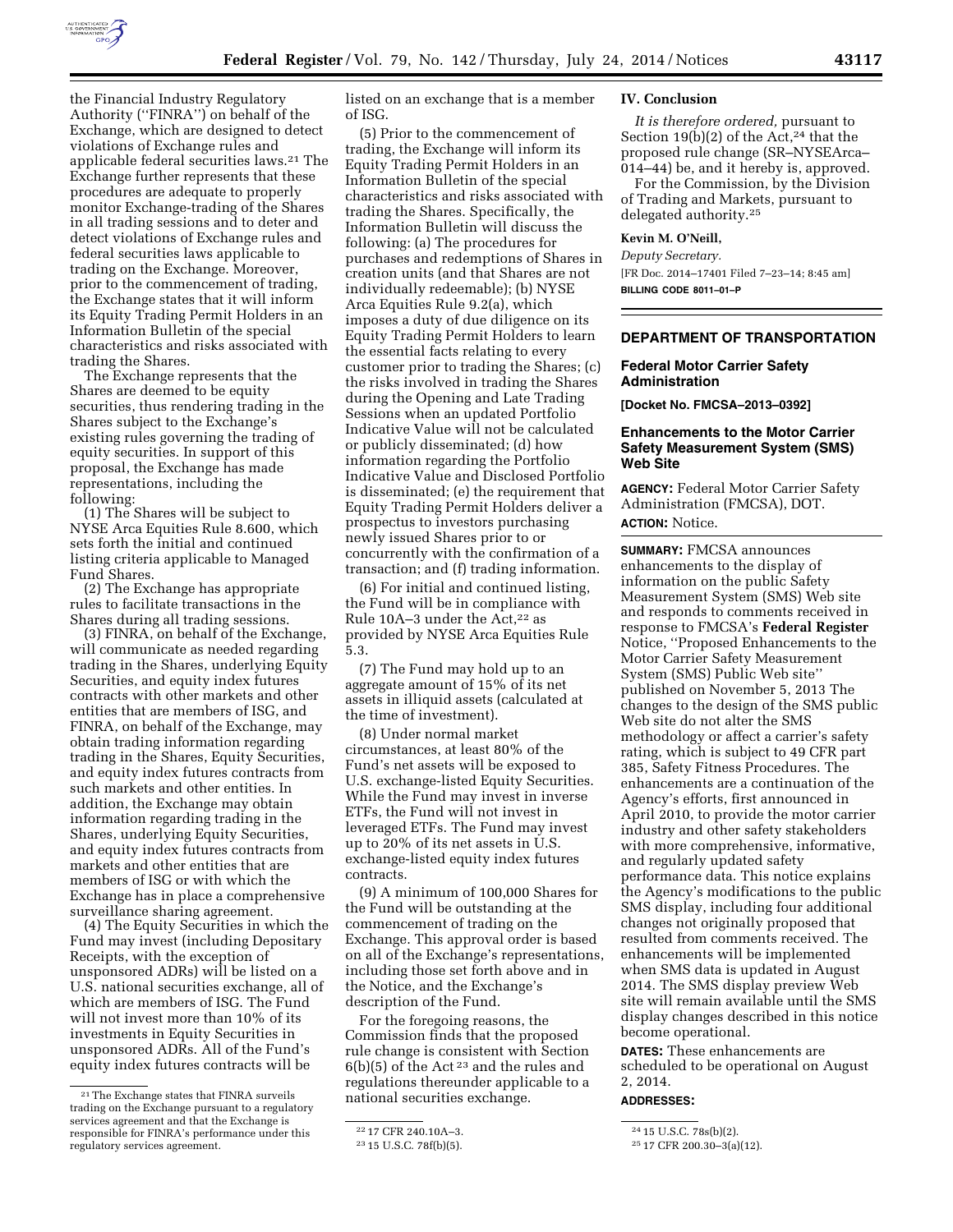*Docket:* For access to the docket to read background documents or comments received, go to *[http://](http://www.regulations.gov) [www.regulations.gov](http://www.regulations.gov)* at any time or to Room W12–140 on the ground floor of the DOT Headquarters Building at 1200 New Jersey Avenue SE., Washington, DC 20590, between 9 a.m. and 5 p.m., Monday through Friday, except Federal holidays. The on-line Federal document management system is available 24 hours each day, 365 days each year.

*Privacy Act:* Anyone may search the electronic form of all comments received into any of our dockets by the name of the individual submitting the comment (or signing the comment, if submitted on behalf of an association, business, labor union, etc.). You may review DOT's Privacy Act System of Records Notice for the DOT Federal Docket Management System published in the **Federal Register** on January 17, 2008 (73 FR 3316), or you may visit *[http://edocket.access.gpo.gov/2008/pdf/](http://edocket.access.gpo.gov/2008/pdf/E8-785.pdf) [E8–785.pdf](http://edocket.access.gpo.gov/2008/pdf/E8-785.pdf)*.

**FOR FURTHER INFORMATION CONTACT:** Ms. Courtney Stevenson, Federal Motor Carrier Safety Administration, Compliance Division, 1200 New Jersey Avenue SE., Washington, DC 20590, Telephone 202–366–5241, Email: *[courtney.stevenson@dot.gov](mailto:courtney.stevenson@dot.gov)*. If you have questions on viewing or submitting material to the docket, contact Docket Operations, Telephone (202) 366–9826. **SUPPLEMENTARY INFORMATION:** 

# **I. Public Participation**

#### *Viewing Comments and Documents*

To view comments, as well as documents mentioned in this preamble as being available in the docket, go to *<http://www.regulations.gov>* and insert the docket number, ''FMCSA–2013– 0392'' in the ''Keyword'' box and click ''Search.'' Next, click ''Open Docket Folder'' button and choose the document listed to review. If you do not have access to the Internet, you may view the docket online by visiting the Docket Management Facility in Room W12–140 on the ground floor of the DOT West Building, 1200 New Jersey Avenue SE., Washington, DC 20590, between 9 a.m. and 5 p.m., Monday through Friday, except Federal holidays.

### **II. Background**

The SMS uses data collected from roadside inspections, State-reported crashes, and investigations to quantify the relative safety performance of motor carriers. The Agency uses SMS data to proactively identify and prioritize highrisk motor carriers. This prioritization is used to allocate investigative resources, as well as identify motor carriers for

other actions such as a warning letters. FMCSA first announced the implementation of the SMS in the **Federal Register** on April 9, 2010 (75 FR 18256, Docket No. FMCSA–2004– 18898). As FMCSA discussed in that notice, the SMS provides the motor carrier industry and other safety stakeholders with more comprehensive, informative, and regularly updated safety performance data. FMCSA announced further improvements to the SMS in March 2012 (77 FR 18298, Docket No. FMCSA–2012–0074) and August 2012 (77 FR 52110, Docket No. FMCSA–2004–18898). As stated in the March 2012 notice, FMCSA plans to apply a systematic approach to making improvements to SMS, prioritizing and releasing packages of improvements as needed.

Consistent with its prior announcements, on November 5, 2013, FMCSA announced proposed enhancements to the SMS Web site display and began a 60-day public comment period. The proposed enhancements were based on feedback received from enforcement, industry, and other safety stakeholders, including the Agency's Motor Carrier Safety Advisory Committee (MCSAC), which was asked in February 2013 to provide input to the Agency regarding potential improvement to the Agency's CSA program, including the SMS Web site.

Throughout the comment period, stakeholders were able to view the proposed changes on the SMS display preview Web site. In addition, the Agency conducted three webinars to educate and inform the public about the proposed enhancements. For the full background about the SMS, see **SUPPLEMENTARY INFORMATION** in the November **Federal Register** Notice, 78 FR 66420 (Nov. 5, 2013). The Hazardous Materials (HM) Compliance Behavior Analysis and Safety Improvement Category (BASIC) and Crash Indicator BASICS will continue to be hidden from public view.

FMCSA proposed these enhancements to advance the Agency's safety mission by making important information more understandable for motor carriers seeking to improve their safety performance and other public users interested in FMCSA data. These enhancements are an extension of the Agency's effort to provide more comprehensive, informative, and regularly updated safety and compliance performance data through a systematic approach, as announced in the April 9, 2010 and March 27, 2012 **Federal Register** notices.

The proposed Web site enhancements were developed to accomplish the following three key objectives:

(1) Provide easier, more intuitive navigation, and user-friendly features and descriptions to clarify the SMS's role as FMCSA's prioritization tool for interventions;

(2) Consolidate FMCSA safety information, so users do not have to go to multiple sites; and

(3) Provide improved access to detailed information and new performance monitoring tools.

It should be noted that the first objective, which includes clarifying SMS's role as a prioritization tool, is in alignment with recommendations from the MCSAC report submitted to FMCSA on June 9, 2014. One of several recommendations related to the SMS public display states that FMCSA should explain that the primary purpose of SMS is for enforcement.

The Web site enhancements that will take place on August 2, 2014, are summarized below:

(1) Displaying a summary BASIC status to better clarify if a motor carrier's performance in the individual BASICs causes it to be prioritized for an intervention. Detailed data, such as the motor carrier's percentile ranking in each BASIC, has been moved to the individual drill down pages for each BASIC.

(2) Offering a new ''Take a Tour'' feature to highlight enhancements to the SMS display and show visitors how to locate and use the site.

(3) Allowing the Web site user to download the data for all of the carriers in the same safety event group used to rank a motor carrier's BASIC percentile. The SMS determines a BASIC percentile for each motor carrier within a BASIC based on how the individual carrier's BASIC ''measure'' ranks relative to other carriers with a similar number of safety events (i.e., inspections, violations, or crashes).

(4) Highlighting a motor carrier's individual performance measure in each BASIC to more clearly identify its performance trends over time. The measure is based on the results of the carrier's roadside inspections or crashes, and is not relative to other motor carriers in its safety event group.

(5) Reordering the display of the BASICs based on their association to crash rates, with the BASICs with the strongest associations at the left.

(6) Displaying any motor carrier safety rating from a compliance review (CR) issued in accordance with 49 CFR Part 385. Previously, users had to go to FMCSA's Safety and Fitness Electronic Records (SAFER) System Web site.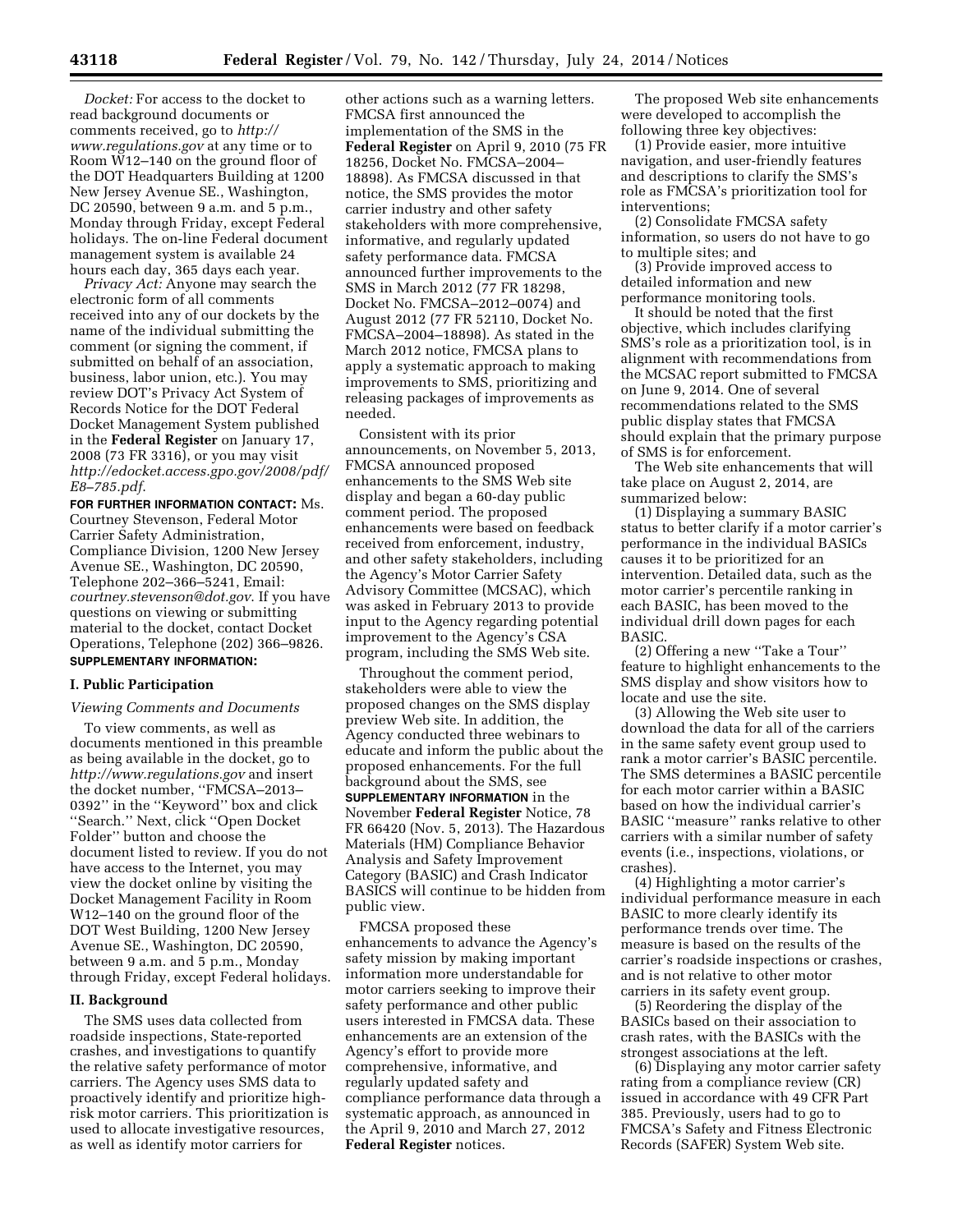(7) Displaying current insurance and operating authority status. Previously, users had to access FMCSA's Licensing and Insurance (L&I) Online Web site.

(8) Providing a motor carrier's enforcement case history, including the date the case was closed, the applicable violations, and the associated fines.

(9) Enhancing the presentation of safety performance over time through a variety of displays and graphs users can customize.

(10) Displaying the total number of inspections as well as a breakdown of the number of inspections with violations used in the SMS in each carrier's detailed information.

(11) Clarifying terminology in the SMS, such as the definitions of the terms ''0%'' and ''<3 inspections with violations,'' in a new glossary called ''SMS Display Key Terms.''

FMCSA reviewed and considered all of the comments received related to the preview.

### **II. Summary of Public Comments and Response**

The Agency received 43 unique comments. Fifteen of the comments received did not address the proposed display enhancements and were outside of the scope of the notice. The Agency has considered only the comments addressing the proposed enhancements to the design of the SMS public Web site that were listed in the November 5, 2013, **Federal Register** notice. Comments addressing other topics, such as the SMS methodology and the general effectiveness of the SMS, were outside the scope of the notice and were not considered for the purposes of considering SMS display issues—the Agency accepts these comments as general feedback on CSA and will handle them accordingly. As a result, they are not discussed in this notice.

Commenters included representatives from the Advocates for Highway and Auto Safety (Advocates), American Trucking Associations (ATA), C.H. Robinson, Hazmat Environmental Group, Inc., American Bus Association (ABA), The Alliance for Safe, Efficient and Competitive Truck Transportation (ASECTT), National School Transportation Association, and the Owner-Operator Independent Drivers Association (OOIDA).

The majority of the commenters voiced support for the proposed enhancements. Commenters supported having a single location for public motor carrier safety data. However, many commenters offered recommendations to improve the Web site. The ABA commended the Agency for holding educational webinars to inform the

public on the display changes and suggested that the Agency continue this practice. Half of the supporters chose not to identify themselves with a specific stakeholder group, but those who did were primarily representatives from industry associations, motor carriers, drivers, and other safety stakeholders.

Below is a summary of the comments received that address the proposed changes and the Agency's responses:

*(1) Displaying a Summary BASIC Status to Better Clarify if a Motor Carrier's Performance in the Individual BASICs Causes it To Be Prioritized for an Intervention* 

FMCSA received ten comments to the docket relating to the summary BASIC status. C.H. Robinson commended the Agency for moving detailed BASIC information, such as the percentiles, to the site's internal Web pages. C.H. Robinson stated that the removal of the BASIC percentile ranks from the Carrier Overview page emphasizes that this data is used to prioritize investigation resources. OOIDA also saw this change as an improvement, but expressed a concern that BASIC percentile ranks are difficult to put into a meaningful context.

Advocates, Apex Capital Group, the Hazmat Environmental Group, Inc., and several individuals opposed the redesign of the Carrier Overview page. They argued that the page does not provide a concise snapshot of a carrier's safety profile and that it takes too many clicks to access detailed BASIC information, which increases workload. These commenters recommended that the Carrier Overview page retain the detailed carrier information that the current SMS Web site displays, such as BASIC percentile ranks and registration information. The Hazmat Environmental Group, Inc. also argued that a carrier's safety rating may be taken at face value without the BASIC percentile ranks on the overview page to provide additional information. Apex Capital Corp opposed the redesign and stated that BASIC prioritization status information should only be displayed with SMS disclaimer language on the internal pages of the Web site and removed from the Carrier Overview page in its entirety.

In addition, OOIDA questioned the inclusion of Serious Violations as part of the display and input into the BASIC prioritization status. They argued that these violations are not part of the SMS methodology and, therefore, are not used by FMCSA to prioritize carriers for interventions.

### Response

FMCSA designed the new Carrier Overview page to provide a summary of a carrier's prioritization status in each BASIC. This page is not intended to display detailed BASIC information. BASIC percentiles do not impact a carrier's safety rating and are not intended to imply any safety rating. However, FMCSA believes that easy access to detailed information is essential for our stakeholders. To address comments received, the Agency will revise the design of the Carrier Overview page to allow users singleclick access to detailed BASIC information for a given carrier, across all BASICs.

In response to OOIDA's comments regarding Serious Violations, the Agency notes that Serious Violations from investigation findings have been factored into assessing a BASIC's prioritization status and have been publicly available since implementation of the SMS in 2010. The new Carrier Overview page displays a carrier's BASIC prioritization status, which equates to the summary ''BASICs Status'' column that has been available on the public SMS Web site since December 2010. To assist users in understanding BASIC prioritization status, the Agency plans to release an updated document which will centralize information regarding how both on-road performance data (percentiles) and investigation results (Serious Violations) have been and continue to be factored into a carrier's prioritization status. This document will be posted publicly following the SMS display release in August.

# *(2) Offering a New ''Take a Tour'' Feature To Highlight Enhancements to the SMS Display and Show Visitors How To Locate and Use the Site*

FMCSA did not receive any comments about this enhancement during the preview. The Agency plans to refine the ''Take a Tour'' feature to align with the modifications of the SMS display changes outlined in this notice.

*(3) Allowing the Web Site User To View and Download the Data for All of the Carriers in the Same Safety Event Group Used To Rank a Motor Carrier's BASIC Percentile* 

ATA and Advocates voiced their support for the inclusion of safety event group information on the display. ATA added that safety event group information for the Crash Indicator and Hazardous Materials (HM) Compliance BASICs should not be available for public download; while Advocates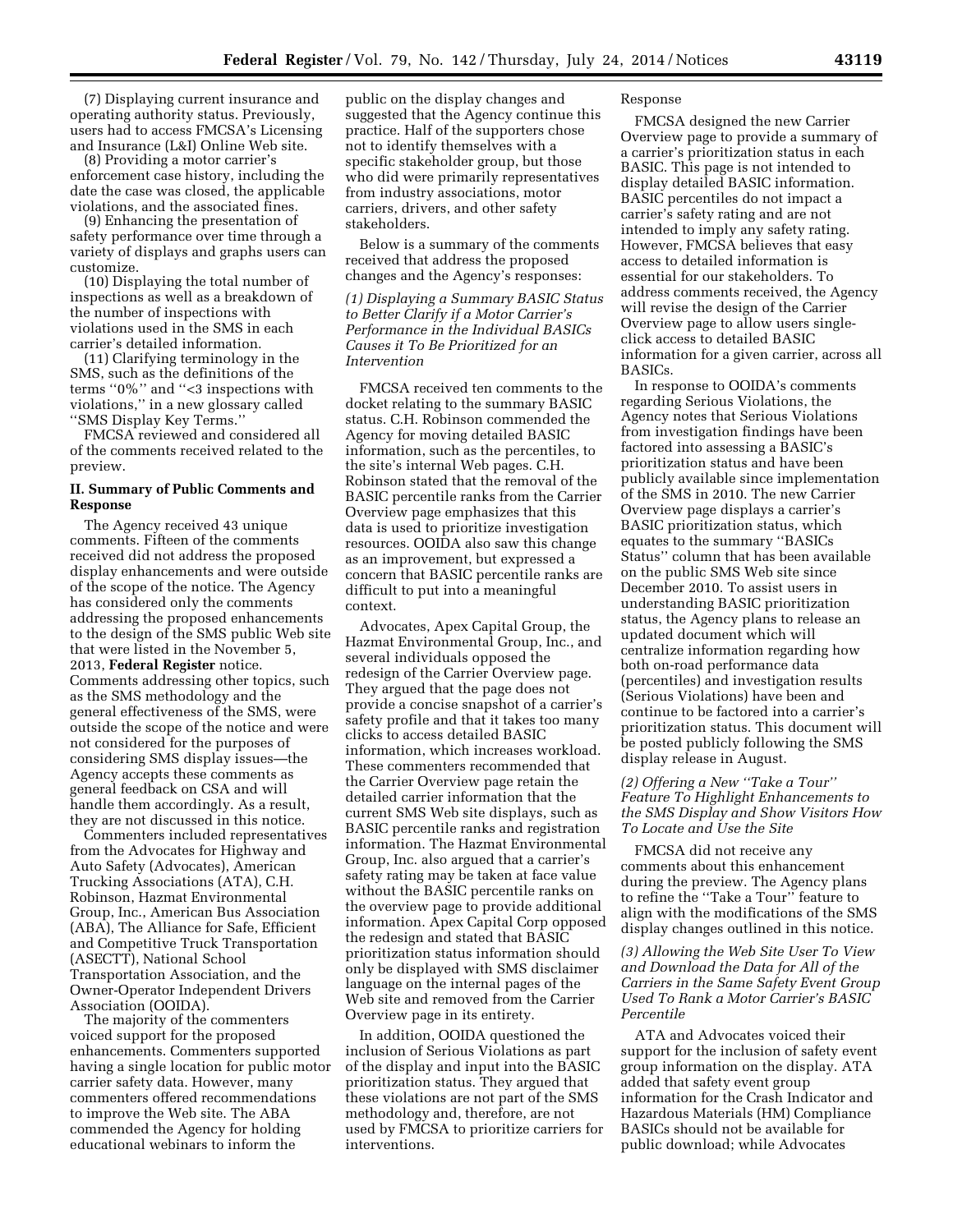stated that all BASIC information should be available to the public. In addition, Alejandro Canedo, Colleen Richie, Hazmat Environmental Group, Inc., and an anonymous commenter voiced concern that they could not find the print-ready carrier profile on the Web site and recommended that the Agency retain this functionality.

### Response

The new display will allow all users to view and download safety event group information for publicly available BASICs. This information includes a carrier's U.S. DOT Number, name, number of relevant inspections, number of inspections with violations, and measure and percentile in that public BASIC. This notice does not change which BASICs are publicly available. The Crash Indicator and HM Compliance BASICs are not publicly available, and their associated safety event group information will not be made available to the public at this time.

The Agency did not remove the printready functionality from the SMS Web site. It is part of the preview site and will be part of the new SMS display when it becomes operational in August 2014. To better highlight this functionality for our stakeholders, the SMS display will include a ''BASIC Status'' menu with a ''print'' option.

## *(4) Highlighting a Motor Carrier's Individual Performance Measure in Each BASIC To More Clearly Identify Its Performance Trends Over Time*

ATA commended the Agency for highlighting the carrier's measure, stating that this lays the groundwork for future improvements to the SMS methodology. Jerry Malinka recommended that carrier BASIC measure data be the only data shown to shippers, brokers, and other public stakeholders. OOIDA requested that the Agency clearly define a carrier's measure throughout the new display to clarify how the public should use this information.

#### Response

In response to this feedback, the new SMS display will include user-friendly descriptions of a carrier's measure and offer better explanations of its relationship to a carrier's percentile. These descriptions will be available on the graphs for each BASIC, the ''SMS Display Key Terms'' document located in the Help Center and additional locations on the site. This change is in alignment with a recommendation in the MCSAC report, which suggests FMCSA offer an ''improved explanation of the measures scores (i.e., raw scores) and how they can or should be used by the public.''

### *(5) Reordering the Display of the BASICs Based on Their Association To Crash Rates, With the BASICs With the Strongest Associations at the Left*

FMCSA acknowledges three commenters to the docket, Apex Capital Corp., ATA, and an anonymous commenter, who raised concerns regarding the new order of the BASICs. The anonymous commenter found the new order confusing, recommending that the new display retain the order of the BASICs on the current SMS Web site. Apex Capital Corp. and ATA suggested that the public display include a statement that explains that the BASICs are reordered based on their relationship to crash risk.

#### Response

The new order of the BASICs is based on the results of FMCSA's SMS Effectiveness Test, which is available at: *[http://csa.fmcsa.dot.gov/Documents/](http://csa.fmcsa.dot.gov/Documents/CSMS_Effectiveness_Test_Final_Report.pdf) CSMS*\_*[Effectiveness](http://csa.fmcsa.dot.gov/Documents/CSMS_Effectiveness_Test_Final_Report.pdf)*\_*Test*\_*Final*\_ *[Report.pdf.](http://csa.fmcsa.dot.gov/Documents/CSMS_Effectiveness_Test_Final_Report.pdf)* The Agency conducted this test to evaluate the SMS as a workload prioritization tool to identify motor carriers with potential safety problems. An additional change to the Web site related to these comments is described in Section III below.

## *(6) Displaying Any Motor Carrier Safety Rating Issued in Accordance With 49 CFR Part 385*

Several commenters, including ATA and TIA, applauded the Agency for including safety rating information on the Carrier Overview page of the SMS display. A representative from ATA suggested that the safety rating be displayed more prominently on the site. This member also requested that the Agency remove the ''as of'' date underneath the safety rating, arguing that this date implies that the rating is updated daily. The ASECTT expressed concern that displaying a carrier's safety rating on the same page as the BASICs would give a reader the impression that a carrier's BASIC prioritization status is co-equal with its safety rating.

#### Response

One of the key objectives of the SMS display enhancements is to provide a single location for FMCSA's safety information about motor carriers. FMCSA will display the safety rating at the top of the Carrier Overview page, and FMCSA believes this location meets the stated objectives. In addition, the "as of" date is necessary to distinguish between the ''Rating Date'' and the date

the rating information was pulled from the SAFER System Web site. The ''as of'' date is the date the information was pulled from SAFER, while the ''Rating Date'' is the date the rating itself was issued by the Agency. These dates will be clearly indicated in the Web site accordingly.

Regarding the comment from ASECTT, nothing on the SMS Web site advises users to consider a carrier's BASIC prioritization status co-equally with its safety rating. The SMS Web site will retain its current disclaimer, which advises users that a carrier's BASIC prioritization status ''is not intended to imply any Federal safety rating of the carrier pursuant to 49 U.S.C. 31144.'' FMCSA encourages users to examine all sources of FMCSA's safety information in order to obtain the most comprehensive picture of a motor carrier's safety and compliance status.

## *(7) Displaying Current Insurance and Operating Authority Status*

Jennifer Spencer, Advocates, ATA, Knight Transportation, Inc., TIA, and a commenter identified as G.O. supported this enhancement, and some of them recommended that the Agency provide additional licensing and insurance information. Advocates and Jennifer Spencer requested that the display include the type and status of a carrier's operating authority. Jennifer Spencer, Knight Transportation, Inc., and G.O. all suggested that the display list the carrier's insurance type and filing status.

### Response

FMCSA is providing a link to the L&I Online Web site on the display rather than duplicating the detailed information on that site. The L&I Online Web site is a public database that provides users with access to authorized for-hire motor carrier, freight forwarder, and property broker licensing and insurance information.

## *(8) Providing a Motor Carrier's Enforcement Case History, Including the Date the Case Was Closed, the Applicable Violations, and the Associated Fines*

ATA raised a concern that the penalties history information on the display does not provide sufficient context for the fines issued to carriers for past violations. ASECTT expressed concern that including the penalties history information would give a reader the impression that penalty history is as relevant as the carrier's safety rating.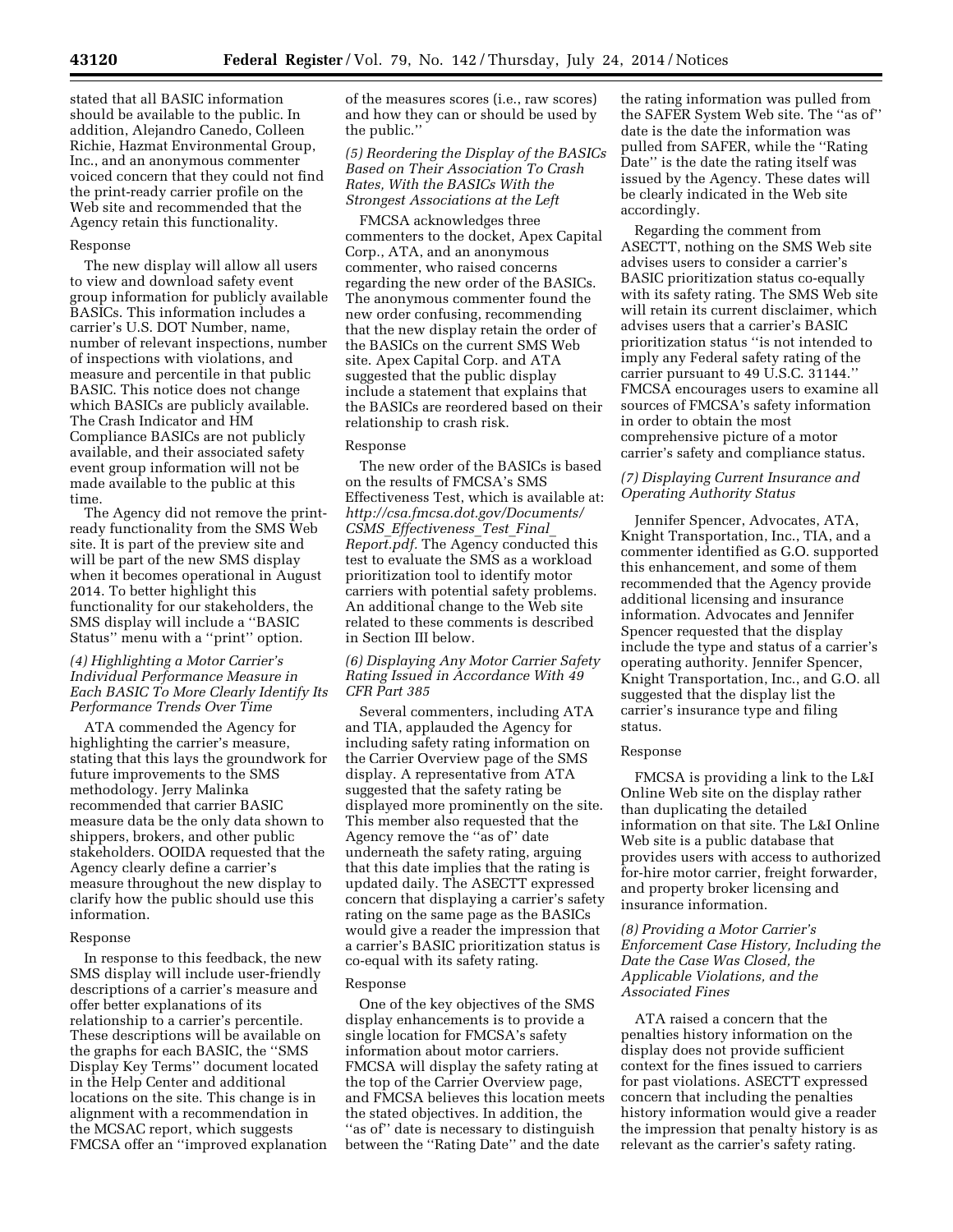# Response

To address ATA's concern, FMCSA will improve the Penalties History section by providing a link to the Agency's Civil Penalties Web page, where there is a description of closed enforcement cases by fiscal year. The Agency has posted enforcement history information for many years on this site. An enforcement case is considered ''closed'' once the Agency issues the carrier a ''Notice of Claim'' (NOC) and the carrier has (1) paid the penalty in full, (2) signed a settlement agreement, or (3) a ''Final Agency Order'' was issued. Each closed enforcement case listed includes the U.S. DOT Number, name, city and State, the violations that resulted in the enforcement action, the case number, and the total amount settled. The SMS Web site will not display any penalties history information that was not previously publicly available. Nothing on the SMS Web site advises users to consider a carrier's penalties history.

## *(9) Enhancing the Display of Safety Performance Over Time Through a Variety of Displays and Graphs Users Can Customize*

ATA and OOIDA supported the Agency's enhanced graphs and displays of a carrier's safety performance over time, and provided recommendations to clarify these tools. OOIDA requested that the Agency clearly define a carrier's measure on the graphs, and throughout the display, to show how the public should use this information. ATA added that the Agency should improve the design of the graphs to make them more user-friendly.

#### Response

FMCSA believes it is important to ensure that our stakeholders can understand the safety data presented on the SMS Web site. The Agency will clarify a carrier's measures throughout the display to show how the measures are calculated, as well as how they relate to the carrier's percentiles.

## *(10) Displaying the Total Number of Inspections as Well as a Breakdown of the Number of Inspections With Violations Used in the SMS for a Carrier*

The Agency did not receive any comments that addressed this change.

*(11) Clarifying Terminology in the SMS, Such as the Definitions of the Terms ''0%'' and ''<3 Inspections With Violations,'' in a New Glossary Called ''SMS Display Key Terms''* 

ATA and C.H. Robinson recommended that the Agency modify the display's BASIC percentile

description. Both suggested the description be written in terms that are positive, rather than negative, as to how a carrier relates to its safety event group.

#### Response

FMCSA believes the description proposed meets the stated objectives. The percentile represents how the individual carrier is performing compared to other carriers in the safety event group. For example, a 90 percentile indicates that, as stated in the description, ''90% of motor carriers in the same safety event group have better on-road performance than this motor carrier.'' Switching the description to positive terminology would result in one numeric value (90) being displayed in the percentile column, with a different numeric value (10) being used in the description, and may increase confusion for users. Although it will not rephrase as suggested by these commenters, the Agency will otherwise clarify the definition of percentiles as they relate to safety event groups on the Web site.

# **III. Additional Changes**

FMCSA is implementing additional changes as listed below based on careful consideration of comments received and stakeholder feedback. These changes are in addition to some cosmetic changes recommended by commenters such as changing the colors in the display to better distinguish between icons and BASICS that are prioritized.

*(1) Providing a Carrier With Its Own Inspection Selection System (ISS) Information, Including the Carrier's ISS Score, Inspection Recommendations, and the Basis for Those Recommendations* 

Alejandro Canedo, Colleen Richie and Hazmat Environmental Group, Inc., requested that the Carrier Overview page include a carrier's individual ISS information to help educate carriers on what their ISS is and equip them with some of the information used by enforcement.

#### Response

The Agency will provide carriers who are logged into the SMS Web site with their own ISS information on the Carrier Overview page. The information provided will include the carrier's ISS score, inspection recommendations, the basis for those recommendations, and a link to the ISS methodology. Previously, carriers and enforcement users had to log into the Agency's Portal to obtain this information. Since the rollout of the SMS in December 2010, ISS information has been, and will continue to be,

unavailable to the public and will not be made publicly available at this time. Motor carriers will be able to view only their own ISS information.

*(2) Providing Carrier and Driver Out-of-Service (OOS) Rates and National Averages To Allow Users To Compare an Individual Company's OOS Rate With the National Average for Commercial Motor Vehicles (CMVs)* 

Advocates requested that FMCSA include driver and carrier OOS rates and the national average OOS rates to enable users to compare an individual company's rate with the national average of CMVs on the roads.

#### Response

The Agency will provide driver and vehicle OOS information based on data currently publicly available on FMCSA's SAFER System Web site. A link to SAFER for more detailed information is also available on the SMS display.

## *(3) Acknowledging Distinctions Between BASICS and Crash Involvement by Incorporating BASIC Status To Crash Rate Graphs From FMCSA's SMS Effectiveness Test*

ATA stated that the Web site should clearly indicate the relationship of each BASIC to safety.

#### Response

As mentioned above, FMCSA recently conducted an SMS Effectiveness Test that examined the ability of the SMS to identify carriers with safety problems for interventions. In response to this comment, the Agency will provide a link to the SMS Effectiveness Test report and display the results in two 'BASIC Status to Crash Rate' graphs on the SMS Web site. The graphs will show test results on the overall crash rates of companies prioritized for intervention by number and type of BASIC, compared to companies that were not prioritized. The SMS Effectiveness Test report is available at: *[http://csa.fmcsa.](http://csa.fmcsa.dot.gov/Documents/CSMS_Effectiveness_Test_Final_Report.pdf) [dot.gov/Documents/CSMS](http://csa.fmcsa.dot.gov/Documents/CSMS_Effectiveness_Test_Final_Report.pdf)*\_*Effectiveness* \_*Test*\_*Final*\_*[Report.pdf.](http://csa.fmcsa.dot.gov/Documents/CSMS_Effectiveness_Test_Final_Report.pdf)* This change is also in alignment with a recommendation in the MCSAC report noted above, which suggests FMCSA provide ''examples of how the different BASIC ratings can be used to make interpretations about comparative crash risk between carriers with different ratings.''

## *(4) Displaying a Carrier's ''Doing Business As'' (DBA) Name To Enhance the Search Options on the Web Site*

Advocates recommended that the Agency provide the carrier's DBA name